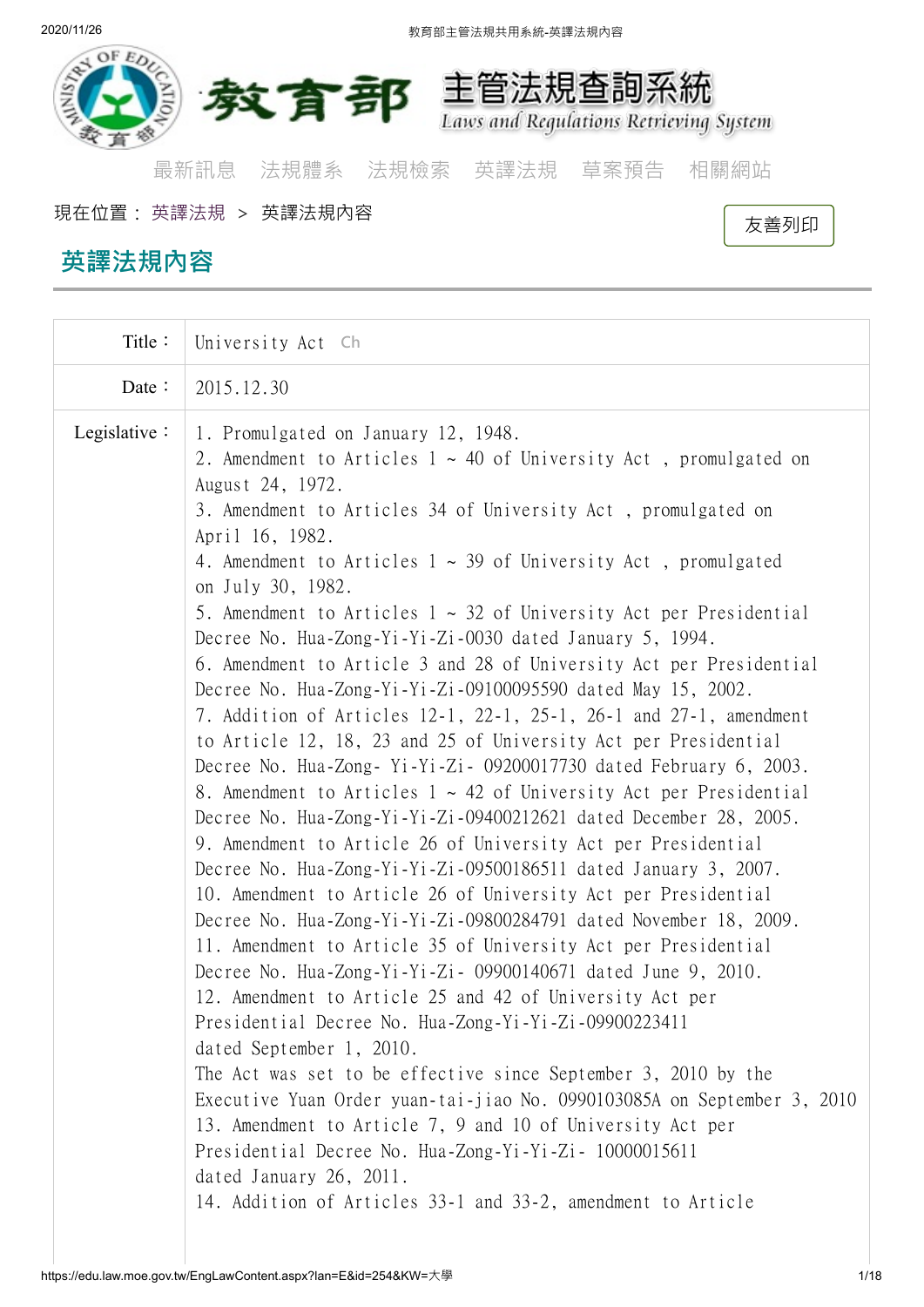| 2020/11/26 | 教育部主管法規共用系統-英譯法規內容                                                                                                                                            |
|------------|---------------------------------------------------------------------------------------------------------------------------------------------------------------|
|            | 5, 9, 15 and 33 of University Act per Presidential Decree<br>No. Hua-Zong- Yi-Yi-Zi- 10400153631 dated December 30, 2015.                                     |
| Content:   | Article 1                                                                                                                                                     |
|            | Universities shall encourage academic research, cultivating<br>talent, enhancing culture, serving society and accelerating<br>the development of the country. |
|            | Universities shall be guaranteed academic freedom and shall<br>enjoy autonomy within the range of laws and regulations.                                       |
|            | Article 2                                                                                                                                                     |
|            | Universities referred to in this Act shall be senior<br>educational organizations established according to the Act                                            |
|            | and granting academic degrees above bachelor's degree<br>(inclusive).                                                                                         |
|            | Article 3                                                                                                                                                     |
|            | The competent authority of the Act shall be the Ministry of<br>Education.                                                                                     |
|            | Chapter 2 Establishment and classification                                                                                                                    |
|            | Article 4                                                                                                                                                     |
|            | Universities are classified into national universities,                                                                                                       |
|            | universities established by municipalities (counties)                                                                                                         |
|            | (hereinafter referred to as public universities) and                                                                                                          |
|            | private universities.                                                                                                                                         |
|            | The establishment, alteration or suspension of national<br>universities shall be approved or adjusted according to the                                        |
|            | educational policies of the Ministry of Education and the                                                                                                     |
|            | situation of different locations; the establishment,                                                                                                          |
|            | alteration or suspension of universities of municipalities                                                                                                    |
|            | (counties) shall be reported by governments of different                                                                                                      |
|            | levels in order to receive approval or adjustment by the                                                                                                      |

Ministry of Education. Private universities shall follow stipulations of the Private Institute Act. To balance college education of different regions, the

Ministry of Education may approve counties (cities) without colleges to establish colleges and divisions in universities. Universities may establish branches and divisions. Regulations of requirements, approval procedure and other proceedings for establishing standards, alteration or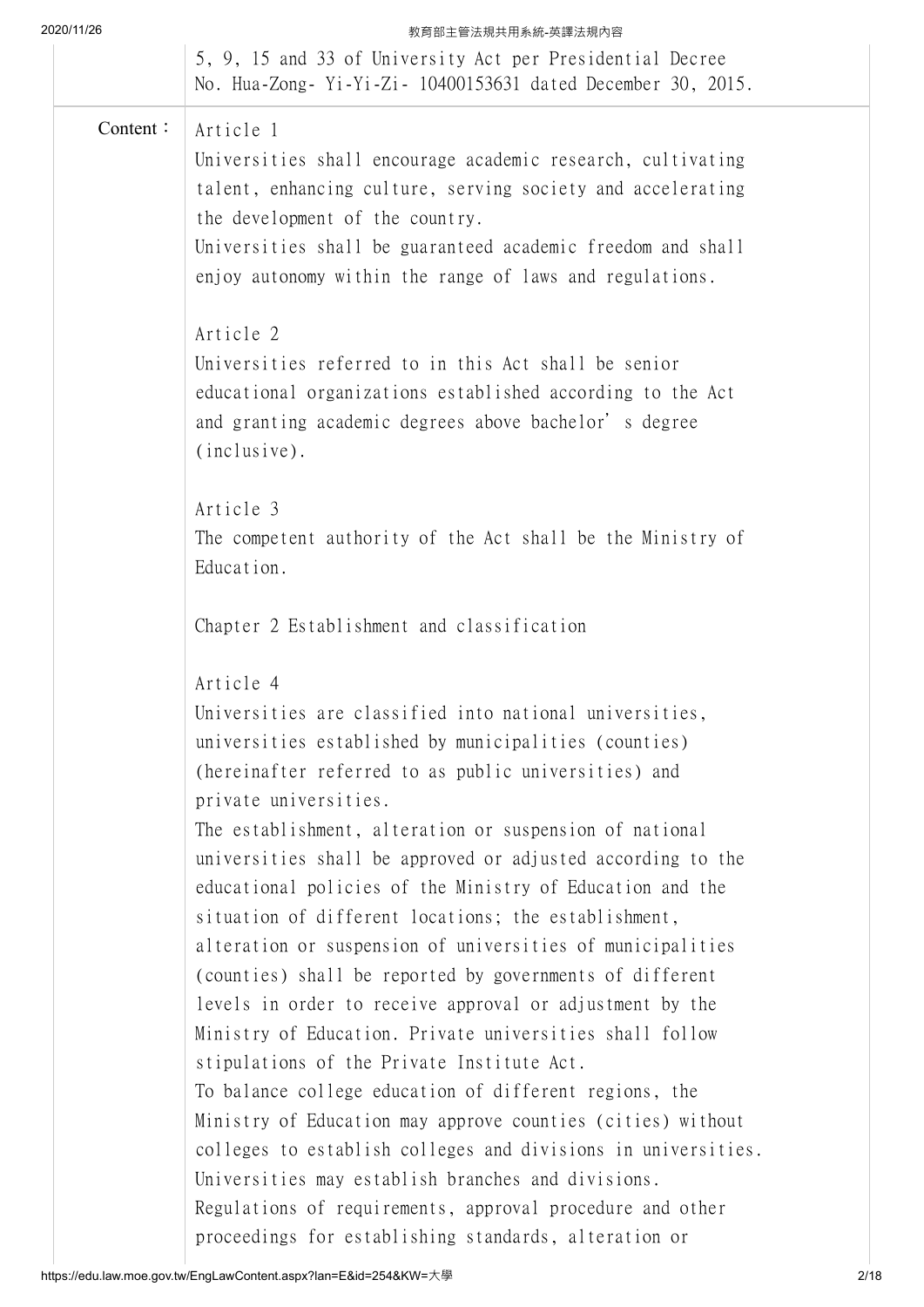suspension of universities and their branches, divisions and subsidiary colleges shall be formulated by the Ministry of Education.

## Article 5

Universities shall regularly carry out self-evaluation of their teaching, research, services, counselling and guidance, academic affairs, administration, and student participation; regulations governing the evaluation shall be formulated by each university.

To promote the development of every university, the Ministry of Education shall organize an Assessment Committee or commission academic organizations or professional accreditation bodies to carry out regular assessments of the universities, and it shall make the results public. The assessment results shall be referred to for making changes to and developing universities. The assessment shall be undertaken in accord with the principles of incorporating diversity and professionalism, and the associated regulations governing assessment shall be formulated by the Ministry of Education.

Article 6

Universities may organize inter university systems or research centers.

Regulations for the organization and operation of inter university systems referred to in the previous paragraph shall be formulated by the universities.

Regulations for inter university research centers shall be formulated by the universities jointly and reported to the Ministry of Education for future reference.

# Article 7

Universities may formulate merger plans, which shall be approved by academic affairs meetings (for national universities) or local governments (for universities of municipalities or counties/cities) or boards of directors (private universities), and then be reported to the Ministry of Education for approval before implementation. The Ministry of Education may, after taking into account the factors including the overall development of higher education, distribution of educational resources, the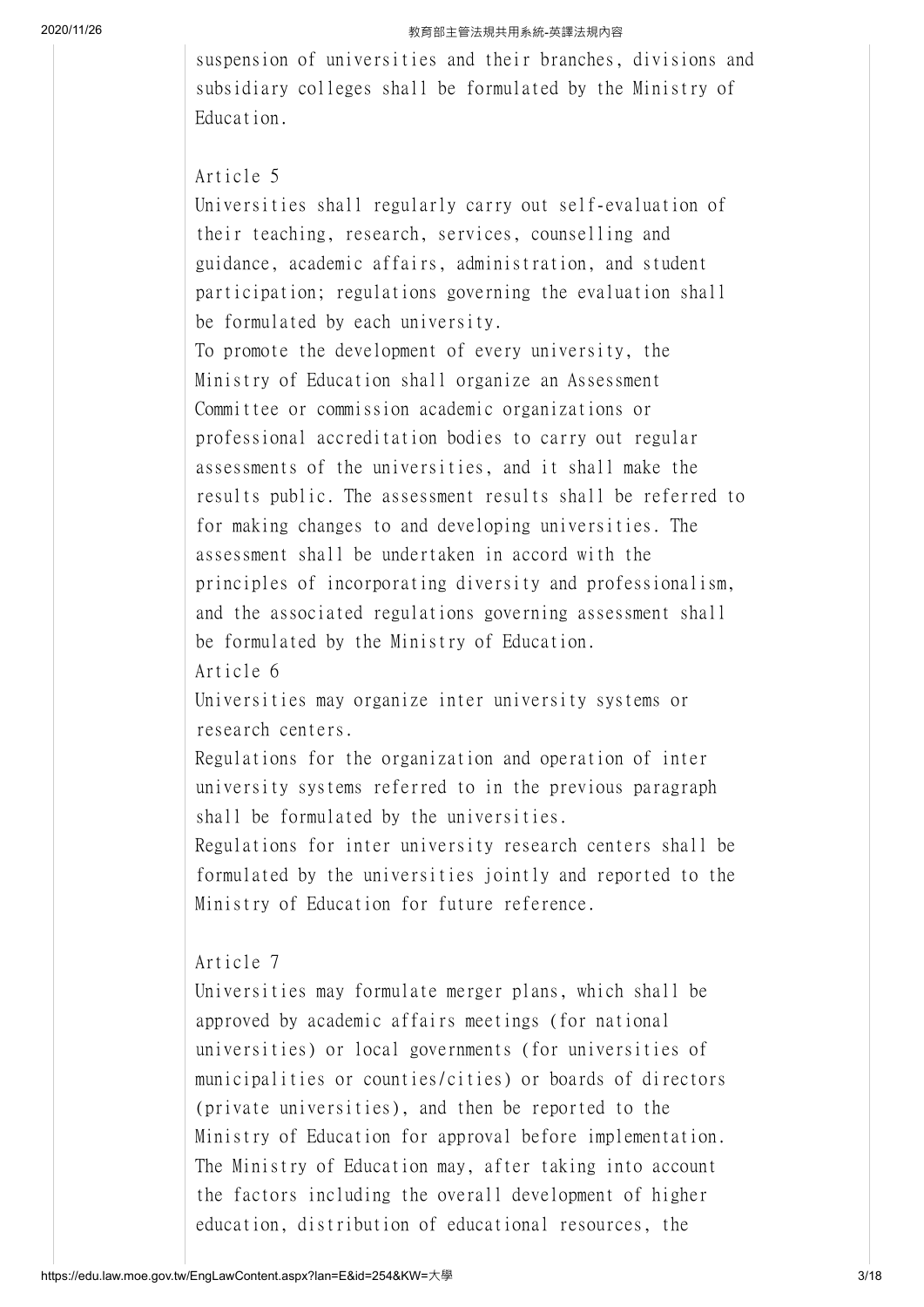geographic conditions of the relevant universities and other related issues, propose a merger plan of national universities to the Executive Yuan for approval. The merger plan approved by the Executive Yuan shall be implemented by such relevant national universities.

The stipulations covering the conditions, procedures, financial aid as required of any such merger plan in the previous paragraph, the types of administrative assistance, the required content of a merger plan, the rights and duties of the relevant national universities, and other related matters shall be promulgated by the Ministry of Education.

# Chapter 3 Organization and meetings Article 8

A university may appoint one president responsible for the overall management of the university and development of academic affairs, and represents the university externally. Deputy presidents shall be appointed by the president to assist with the promotion of academic affairs; the number, tenure and qualifications of the deputy presidents shall be stipulated according to organizational regulations. The position of president of a university may also be taken by foreign professionals according to related laws and shall not be bound by stipulations concerning nationality and employment in Nationality Act, Private Institute Act and Employment Service Act.

# Article 9

To appoint a new president to a university, the university shall organize a President Select Committee 10 months prior the expiry of the present president's tenure, after the new president is selected through public procedure, he or she shall be appointed by the Ministry of Education or the local government.

The proportion and means of selecting different members of the committee referred to in the previous paragraph shall be as follows:

1. Representatives of the university recommended by an academic affairs meeting shall take up 2/5 of all numbers.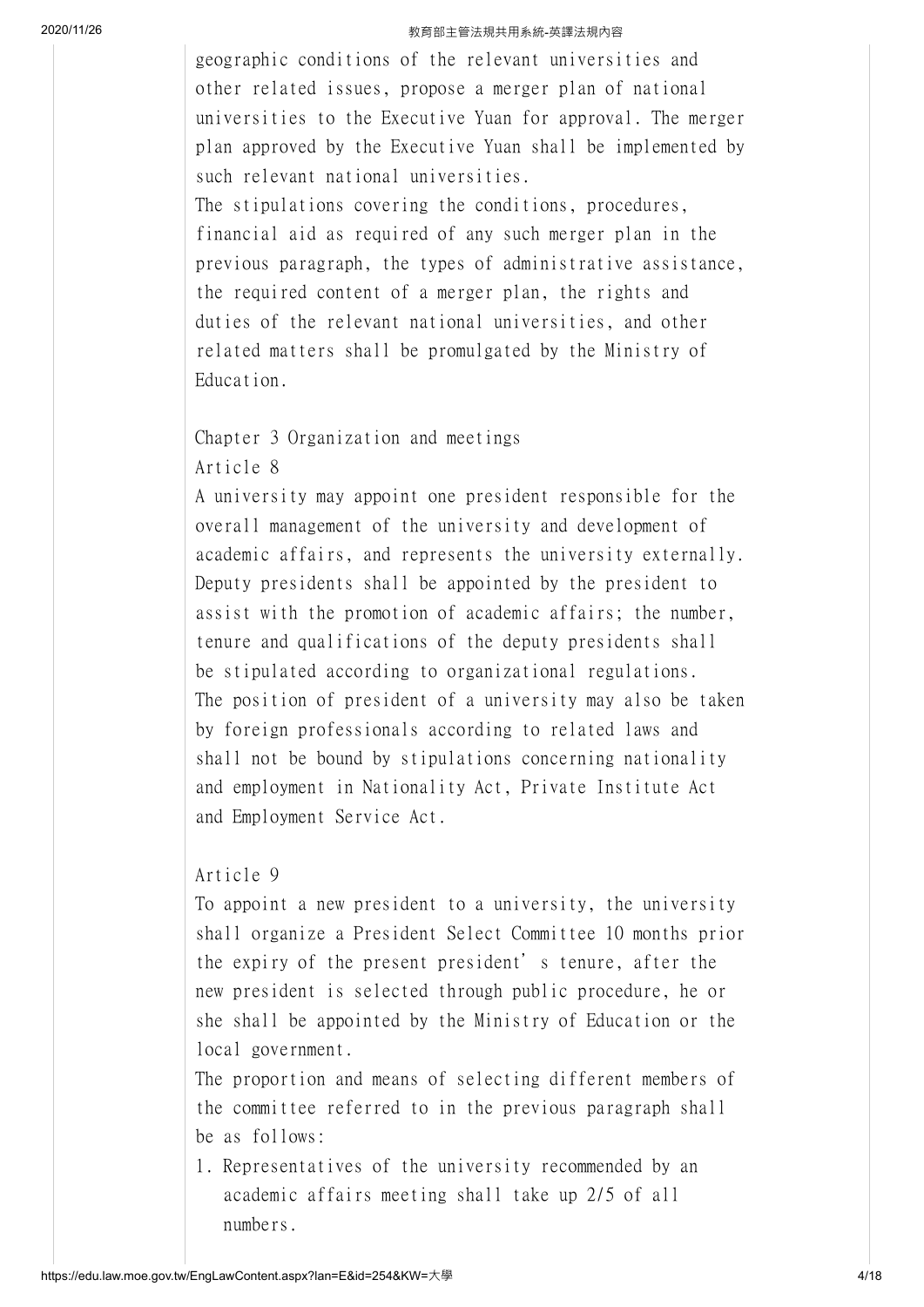2. Institute fellow representatives recommended by the university and social justice defenders shall take up 2/5 of all numbers.

3. Other commissioners shall be representatives selected by the Ministry of Education or the local government. Regulations of the organization, operation and other proceedings of the President Select Committee of public universities shall be approved by Ministry of Education (for national universities) or local governments (for universities of municipalities or counties/cities) or before being selected by the board of directors a Select Committee organized by the boards of directors (private universities), and then be reported to the Ministry of Education for approval before implementation.. The representatives of either sex shall take up a third or more of all numbers of the President Selection Committee. The tenure for presidents of public universities shall be 4 years, and the president may be reappointed upon expiry of the tenure; the procedure, times of reappointment and methods of decommission before the expiry shall be stipulated in the organization procedure of the universities; the tenure and reappointment of private universities shall be stipulated in the organizational procedure of the universities. The Ministry of Education and the local government shall carry out an evaluation on the president 10 months prior the expiry of his/her tenure as reference to make a decision about reappointment. Any university, which has followed former regulations in organizing the President Selection Committee and conducting the procedure of the President Selection prior to the promulgation of this Article as amended on January 10, 2011, may continue the unfinished procedure and be exempted from the sexual proportion restrictions as provided in paragraph 4 of this Article as amended.

to the expiry of their term of office and use the results when deciding whether to reappoint that president for a further term.

A president of a public university who states that they do not want to extend their term of office during the course of the performance assessment by the Ministry of Education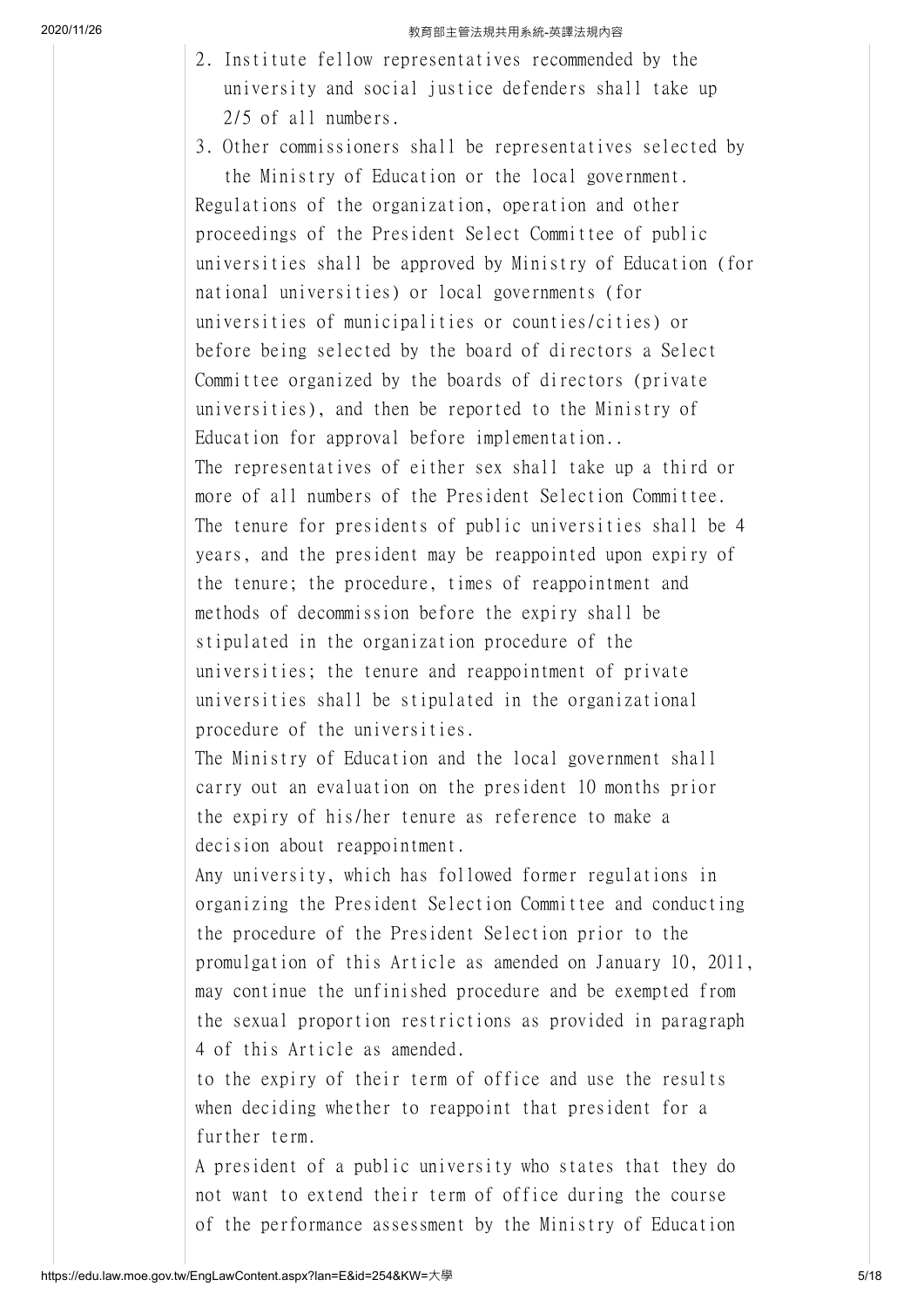or by the local government referred to in the previous paragraph, or who fails to satisfactorily pass the performance assessment, is not permitted to participate in the selection process for the next president of that same university.

# Article 10

The president of a newly established national university shall be selected by a President Selection Task Force organized by the Ministry of Education. The president of a newly established public university other than a national university shall be selected by a President Selection Task Force organized by the Ministry of Education from the list of two to three candidates nominated by the agency governing the university. The president of a newly established private university shall be selected and then be reported by the board of directors to the Ministry of Education for approval before appointment. The representatives of either sex shall take up a third or more of all numbers of the President Selection Task Force

#### Article 11

as provided in previous paragraph.

Universities may establish colleges or independent graduate schools; colleges may establish departments or graduate schools.

Universities may offer interdepartmental, inter institute or inter college credit courses or degree courses.

# Article 12

The number of students in a university shall be in accordance with the resources of the university; the standards shall be stipulated by the Ministry of Education, which may also be the basis for the universities to add or adjust colleges, departments, or institutes as well as the planning of courses and quota of student recruitment.

## Article 13

Each college under a university shall appoint a dean responsible for the overall management of the college; Each department shall appoint a director and an independent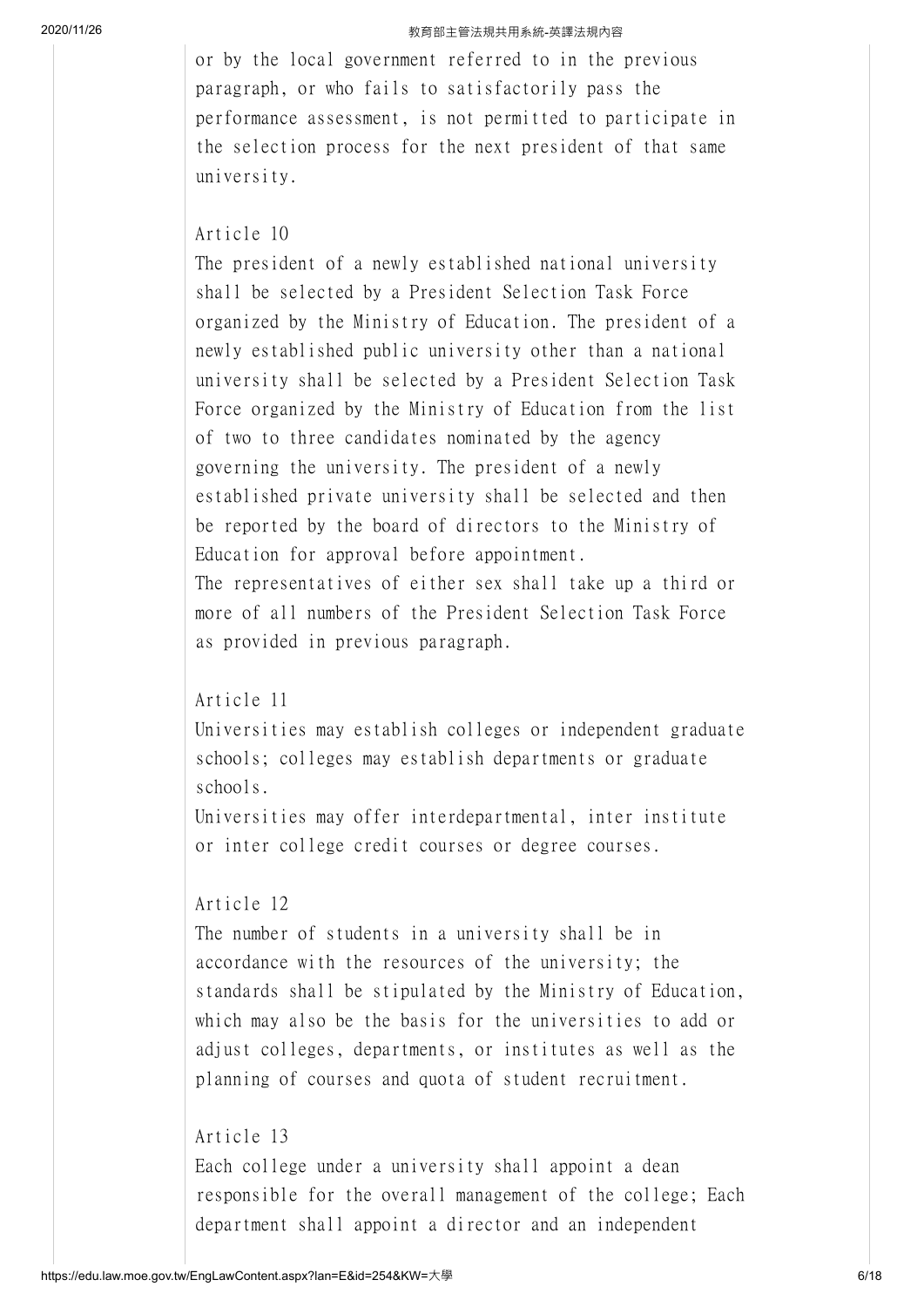graduate institute shall appoint a dean, responsible for affairs of the department and the institute respectively. The university may also appoint the degree and course director responsible for course affairs. Academic supervisors like deans and directors adopt a tenure system, following the methods below:

- 1. Deans of colleges shall be selected from the professors according to the procedure stipulated in the organization procedure of the university, and then be reported to the president for approval before appointment.
- 2. Directors, deans of institutes and degree & course directors shall be selected from teachers above the title of associate professor according to the organizational procedure of the university and then be reported to the president for approval before appointment. However, directors of departments, institutes of arts and technology and degree & course directors may be senior specialists above the level of associate professor as a concurrent post.

Colleges, departments and institutes of a university reaching a certain scale so as to meet the requirements of the development of academic affairs may appoint deputy supervisors to assists with academic affairs. Procedures for the tenure, reappointment and dismission of deans, directors and degree & course directors as well as other proceedings shall be stipulated in the organizational procedure of the university.

Academic supervisors referred to in paragraph 2 may be taken by foreign teachers as a concurrent post.

# Article 14

To achieve the target referred to in Article 1, universities may establish various executive agencies or hold different meetings; Names of the executive agencies, tasks and duty of the meetings as well as division of work and qualifications of executive supervisors and other proceedings shall be stipulated in the organizational procedure of the university. Executive posts of different levels in national universities may be taken by teaching or research personnel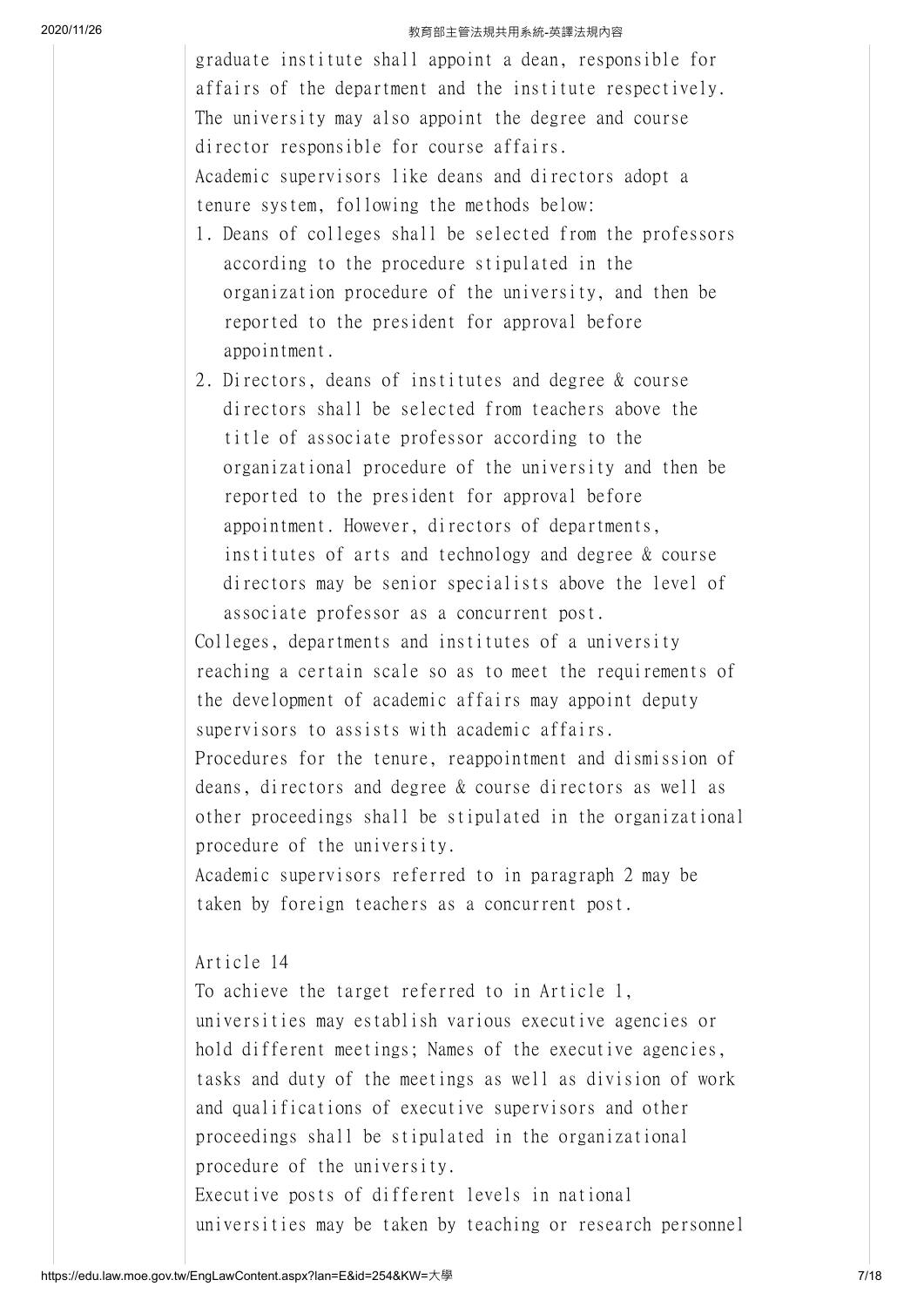and shall be stipulated in the organizational procedure of the university.

Colleges, departments and institutes of a university reaching a certain scale so as to meet the requirements of the development of academic affairs may appoint deputy supervisors, who shall be teaching or research personnel to assist the supervisors with the promotion of business; qualifications and other proceedings shall be stipulated in the organizational procedure of the university. Related laws of civil servants and educational personnel shall be applicable to the appointment of staff to national universities; appointment of personnel for human resources and accounting shall follow the stipulations of relevant regulations.

Staff of non executive posts in national universities may be contracted and shall not be limited by the stipulations in the previous paragraph, their rights and obligations shall be specified in their contracts.

# Article 15

Universities shall each set up a university council to deliberate and make decisions regarding significant university matters. The university council shall comprise the university president, deputy president(s), teacher representatives, the heads of academic affairs and administrative affairs, research personnel representatives, representatives of non-teaching staff, student representatives, and representatives of other personnel. The numbers and details regarding the selection of each category of the council members referred to in the previous paragraph, apart from the president and deputy president(s), are set out below:

- 1.The teacher representatives shall be chosen by election and shall comprise at least one half of the university council; in principle, at least two thirds of the teacher representatives shall be a professor or an associate professor.
- 2.The student representatives shall be chosen by election and shall comprise at least one tenth of the university council.
- 3.For other categories of voting and non-voting members of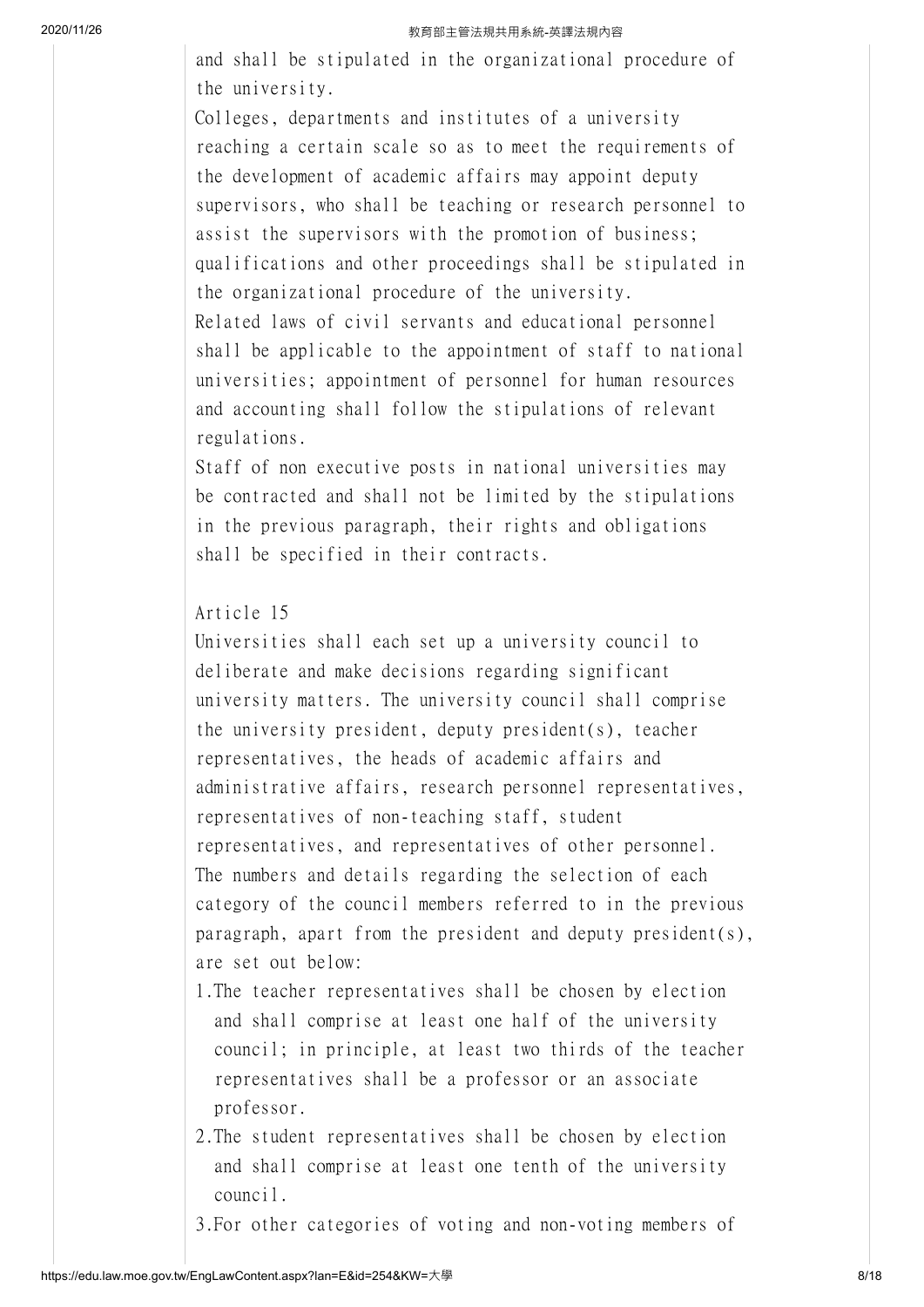the university council, the method of selecting them and the proportion of the council that they comprise shall be stipulated in the charter and by-laws of each university. When calculating the actual number of people in accordance with the ratios stipulated in Subparagraph 1 and Subparagraph 2 of the preceding paragraph, any number including a fraction shall be unconditionally rounded up to the next integer.

University council meetings shall be convened by the president, and at least once each semester. If an extraordinary university council meeting is requested by a minimum of one-fifth of the number of those council members who are required to attend meetings, the president shall convene the extraordinary meeting within fifteen days. When the university council considers it necessary, it may establish various committees or special task groups to deal with matters that the university council assigns to them; whenever such a such committee or special task groups is established, its name, duties, and the method of selecting its members shall be written into in the charter and by-laws of the university.

Article 16

The academic affairs meeting shall discuss the following proceedings:

- 1. Development plans and budget of academic affairs.
- 2. Organizational procedure and various important rules.
- 3. Establishment, alteration and suspension of colleges, departments, graduate institutes and auxiliary organizations.
- 4. Academic affairs, student affairs, general affairs, research and other important internal affairs.
- 5. Methods of teaching evaluation.
- 6. Decisions of committees or task forces established by the academic affairs meeting.
- 7. Resolutions of the meeting and suggestions of the president.

Chapter 4 Ranking and engagement of teachers

Article 17 Teachers in universities are ranked professors, associate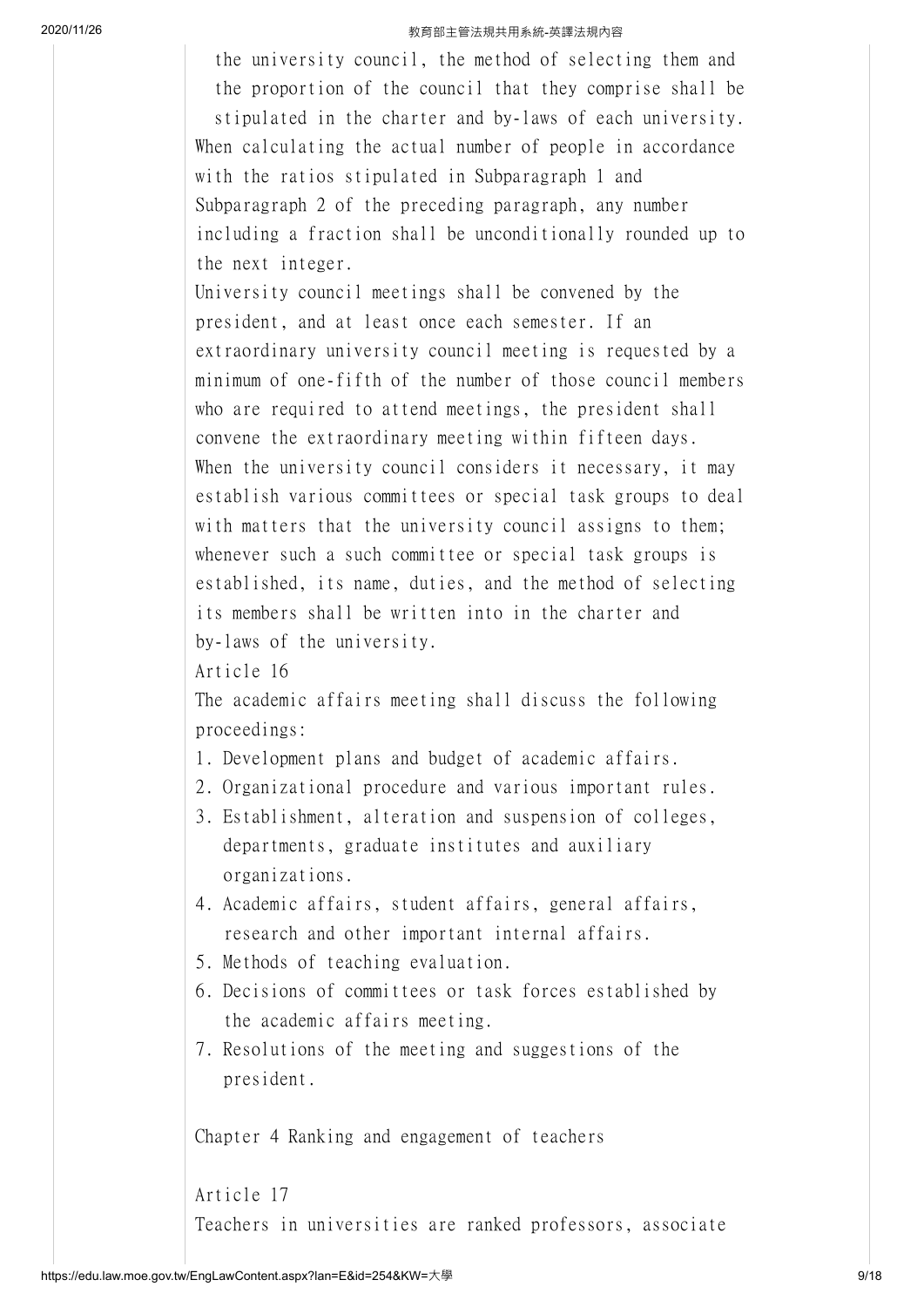professors, assistant professors and lecturers, engaged in teaching, research and instruction. Universities may offer lectures presided by professors. Universities may be provided with teaching assistants to assist the teaching and research. Universities may engage research personnel for research and technicians for teaching; ranking, qualifications, engagement, dismission, suspension, refusal of reengagement, appeal, treatment, welfare, advanced study, retirement, pension, severance, annual salary, salary increase and other rights and interests shall be stipulated by the Ministry of Education.

# Article 18

Engagement of university teachers are classified in the initial contract, reengagement and long term engagement; the engagement shall be transacted following the principles of justice, equity and openness. Moreover, initial contract of university teachers shall be published in traditional media or academic publications. Qualifications and procedure for the engagement of teachers shall follow the stipulations of related laws.

## Article 19

In addition to following the stipulations in the Teacher Act, universities may also add rights and obligations of teachers in the academic rules and formulate separate stipulations for the suspension or refusal of reengagement of teachers upon requirements of academic research and development, which shall be implemented and provided in the contracts after being approved by the academic affairs meeting.

Article 20

Confirmation for reasons of engagement, upgrading, suspension and severance of university teachers shall be reviewed by the Teacher Review Committee.

Stipulations for ranking, composition and operation of the teacher review committee shall be implemented after being approved by the academic affairs meeting.

Article 21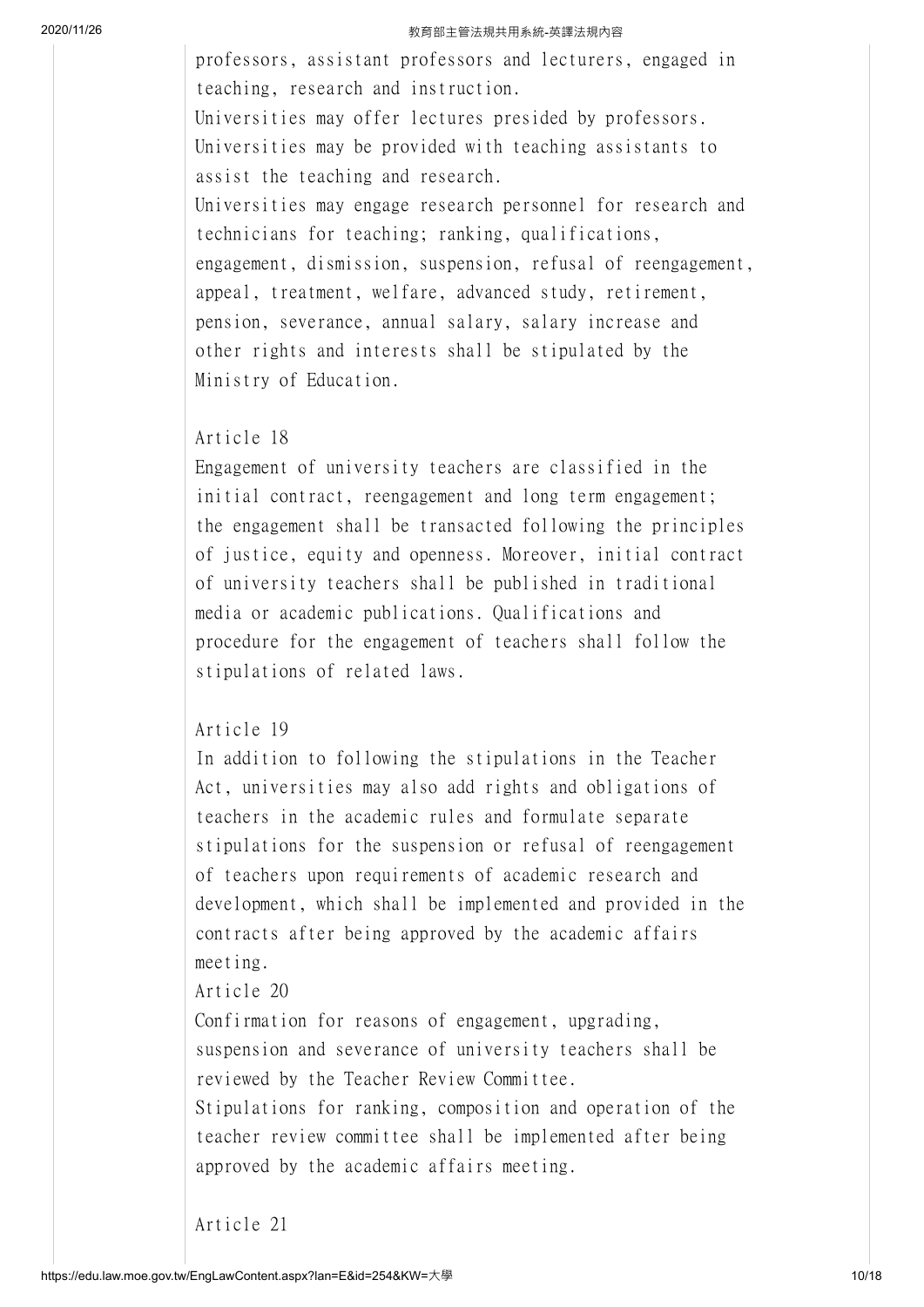Universities shall establish the teacher review system for review of the achievements of the teaching, research, instruction and services as important reference for upgrading, reengagement, long term suspension, refusal of reengagement and encouragement of teachers. Methods, procedure and specific measures of review referred to in the previous paragraph shall be implemented after being approved by the academic affairs meeting.

# Article 22

Universities shall establish the teacher's appeal review committee to review teachers' appeals against dismissal, suspension and other decisions; Stipulations on the methods of composition and operation shall be implemented after being approved by the academic affairs meeting. Decision of the appeal review committee shall not influence the rights of parties concerned to lodge legal prosecutions.

Chapter 5 Student affairs

Article 23

Students having studied in public high schools or accredited private high schools or equivalent schools shall be entitled to study for a bachelor's degree. Students receiving a bachelor's degree or equivalent degree shall be entitled to study for a master's degree. Students receiving a master's degree or equivalent degree shall be entitled to study for a doctor's degree. However, graduates of the present year studying for a bachelor's degree with excellent grades or studying for a master's degree shall be entitled to apply to study for doctor's degree directly.

Standards for recognition of equivalent educational level referred to in the previous 3 paragraphs and regulations for studying for graduates of the present year studying for a bachelor's degree with excellent grades or studying for a master's degree referred to in the previous paragraph shall be stipulated by the Ministry of Education.

Article 24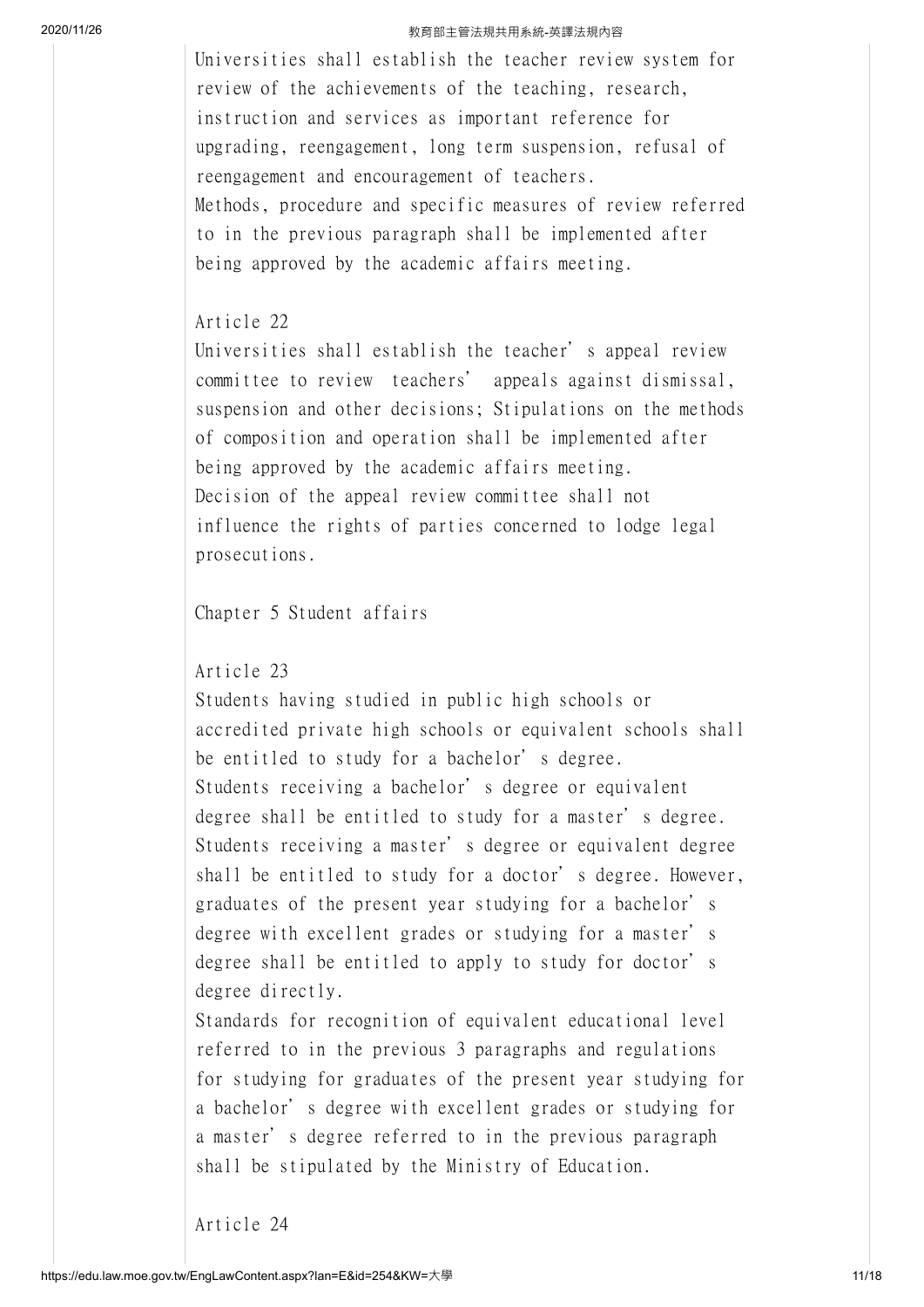Student recruitment by a university shall be transacted independently or jointly with other universities following the principles of equity, justice and openness; regulations on methods, quota of recruitment (including examinations) and recognition of the examinees' identification as well as conflicts of interest, review of grades, treatment of students' appeals and other proceedings shall be formulated by the university and reported to the Ministry of Education for approval before implementation. To carry out student recruitment or joint recruitment, universities shall organize student recruitment committees or joint boards for discussion of the previous proceedings jointly, which shall then be reported to the Ministry of Education for approval before implementation; student recruitment committees or joint boards shall entrust academic organizations or corporate bodies to carry out related examination business. Organization, tasks of student recruitment committees or

joint boards and qualifications, range of business, responsibilities of entrusted academic organizations or corporate bodies as well as other related proceeds shall be stipulated by the university or the joint board and then reported to the Ministry of Education for future reference. For universities with departments (institutes) of arts, the qualifications of students entering the university and methods of student recruitment (including examination) shall follow the Arts Education Act and related stipulations.

Entrance examinations carried out by universities shall be provided with rules of examination and penalties of violation, which shall also be specified in the Student Recruitment Regulations.

Examinees participating in entrance examinations violating rules of examination hall and the equity of examination shall be treated according to related laws as well as the rules of examination and penalties of violation referred to in the previous paragraph and academic rules of the universities.

Article 25 When entering into an university to study for degree,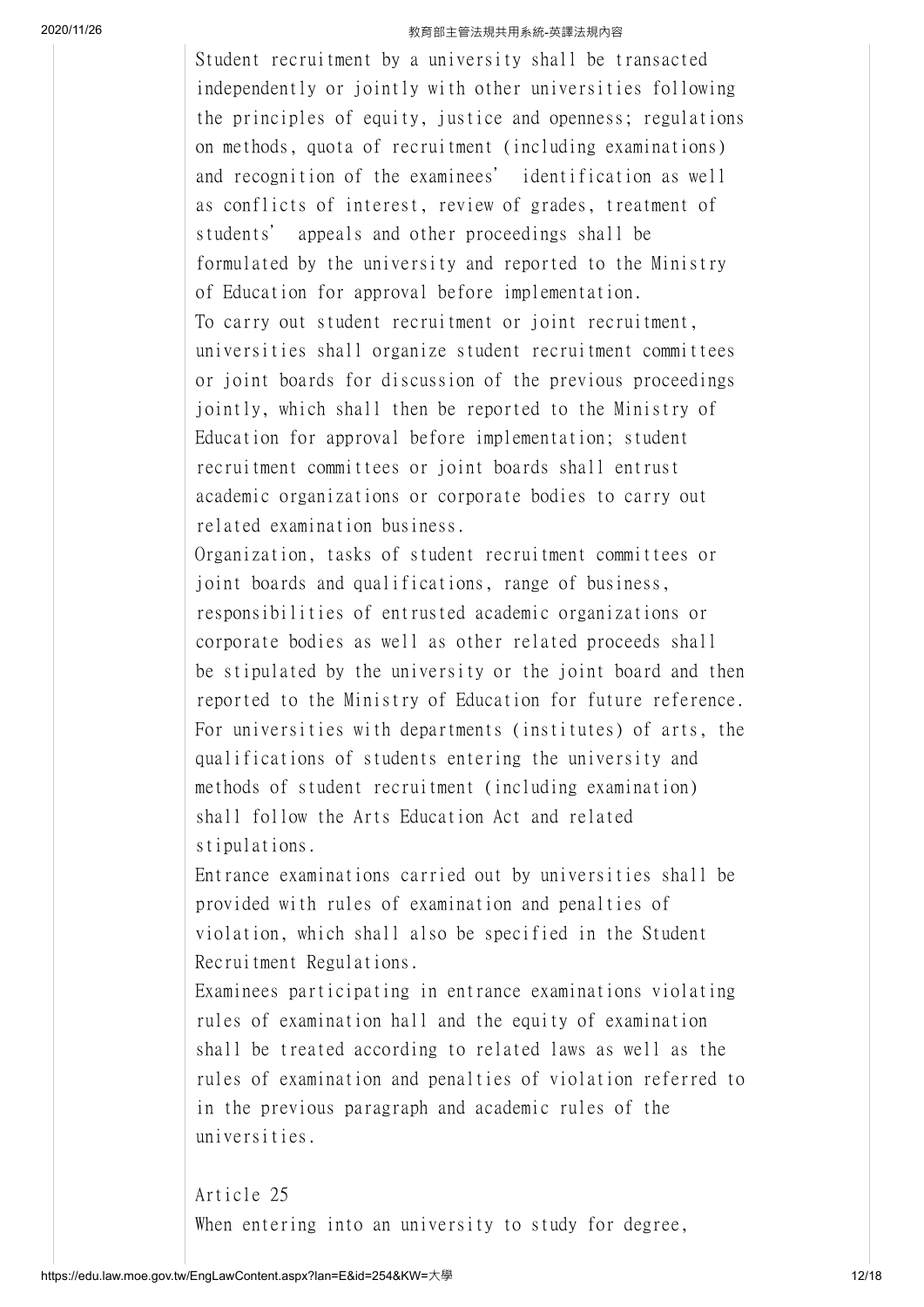student, who is from significantly affected disaster area, is a child of government official assigned overseas, receives excellent grades in international field or written contests, is awarded excellent sports achievements, is a veteran, is from Mongolia/Tibet, is an overseas compatriot, is a student from Mainland China, or is a foreign student, shall not be subject to the published recruitment quota or means as limited in the previous Article.

Students to be recruited from Mainland China as referred to in previous Paragraph shall not be admitted to those schools, departments, graduate institutes and other degree programs designated as related to national security and secret for studying therein; such designation shall be published by Ministry of Education after consulting with relevant government agencies.

Regulations as referred to in Paragraph 1 on quota, means, qualifications, term of transaction, composition of the student recruitment committee, principles of recruitment and other provisions related to the rights and responsibilities of examinees shall be stipulated by Ministry of Education; however, any such regulations as related to student from Mainland China shall be formulated by Ministry of Education and approved by Executive Yuan before promulgation.

#### Article 26

The studying term for a student pursuing a bachelor degree shall be 4 years as a general rule, with exception that the department, school, college, and program which he/she enrolls may require to extend the studying term for one to two more years to meet its academic needs, or to add an extra practice term of a half year to 2 years in addition to the studying term to meet its practice requirements. The studying term for a master degree shall be 1 year to 4 years while that for a doctoral degree shall be set in between 2 years and 7 years.

The studying term as mentioned in the preceding paragraph may be extended or shortened in accordance with the qualifications, terms and application procedures as designated by the University with report thereof given to the Ministry of Education for review.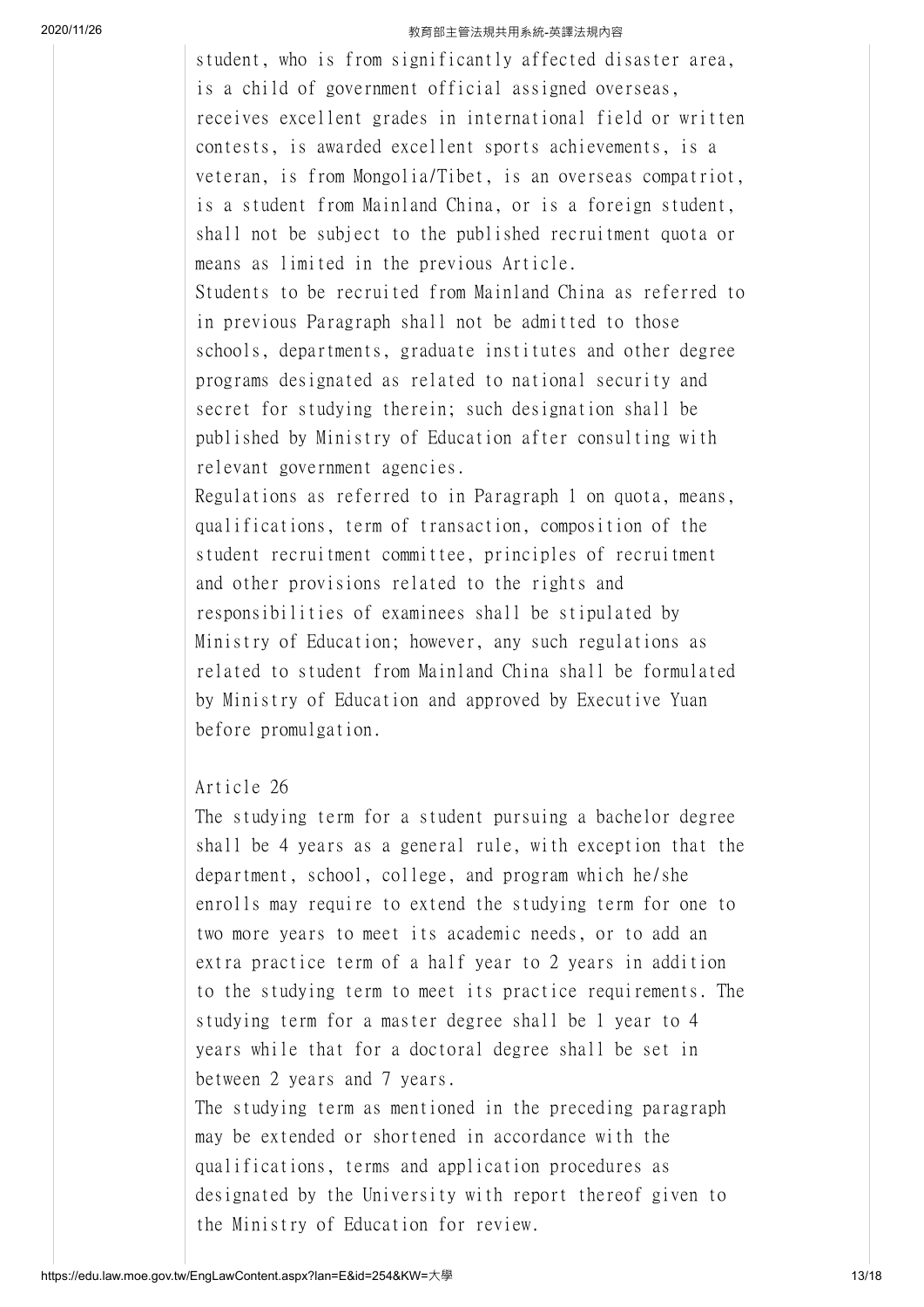A mental and physical disabled student pursuing a bachelor degree may request for prolonging the studying term with maximum 4 years for his/her special mental and physical demands and to meet his/her needs of learning, and shall exempt from quitting rules due to his/her academic performances.

A student pursuing a bachelor degree or above may request for prolonging the studying term on account of pregnancy, childbirth, or childcare for the toddler under three years old.

The total credits and course hours required for a bachelor degree stipulated in Paragraph 1 with the way of its calculation shall be regulated by Ministry of Education, while those credits and course hours required and necessary evaluations for receiving master and doctoral degrees shall be set by the University with report thereof given to the Ministry of Education for review.

## Article 27

When a student completes the credits required for a credit course, the university shall award the credit certificate of the course to the student; When a student completes the credits required for a degree and passes the examinations, the university shall award the degree to the student according to law.

# Article 28

A university students' minor study in the university or other universities, study of double degrees, courses, interuniversity optional courses, maintenance of admission qualifications, transference to other universities, departments, institutions and courses as well as suspension of school, withdrawal, disciplinary dismissal, grade assessment, transfer of credits and holiday courses, adoption and recognition of foreign degrees, treatment of enrollment relating to military service and going abroad, dual enrollment and other proceedings shall be listed in the academic rules of the universities and then reported to the Ministry of Education for future reference. Principles for the adoption and recognition of foreign degrees referred to in the previous paragraph and procedure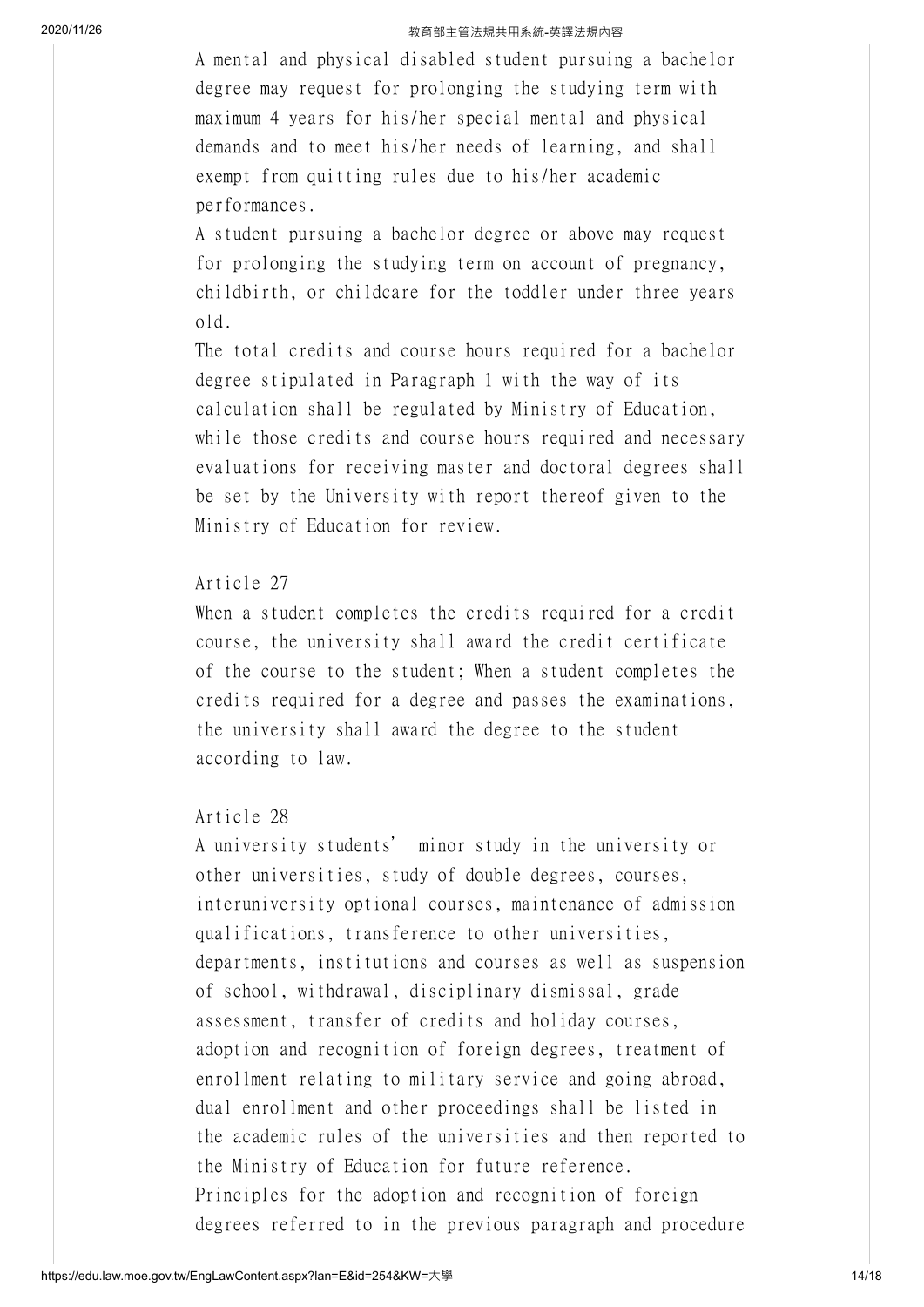of recognition as well as other proceedings shall be stipulated by the Ministry of Education.

## Article 29

University students may study for degrees in domestic and foreign universities at the same time upon approval; universities shall specify related proceedings in the academic regulations according to the stipulations of related decrees and then report them to the Ministry of Education for future reference.

## Article 30

Studying for degrees according to the stipulations of the Act may adopt remote education for credits for part of the subjects; Regulations on the ratio of credits adopted and recognized, requirement and other proceedings shall be stipulated by the Ministry of Education.

# Article 31

When carrying out extension education, universities shall follow the principle of subjects or credits of study. However, students completing credits stipulated by the departments or institutes and qualifying the examinations and at the same time passing the entrance examination may be awarded the degree according to the stipulations in the previous paragraph.

Enforcement rules of the extension education referred to in the previous paragraph shall be stipulated by the Ministry of Education.

## Article 32

To ensure the effect of the students' study and to establish the criteria for the students' behavior, universities shall formulate academic rules and regulations of reward and punishment, which shall be reported to the Ministry of Education for future reference.

## Article 33

To enhance each university's educational achievements, the elected student representatives shall attend meetings related to students' studies, life, and the formulation of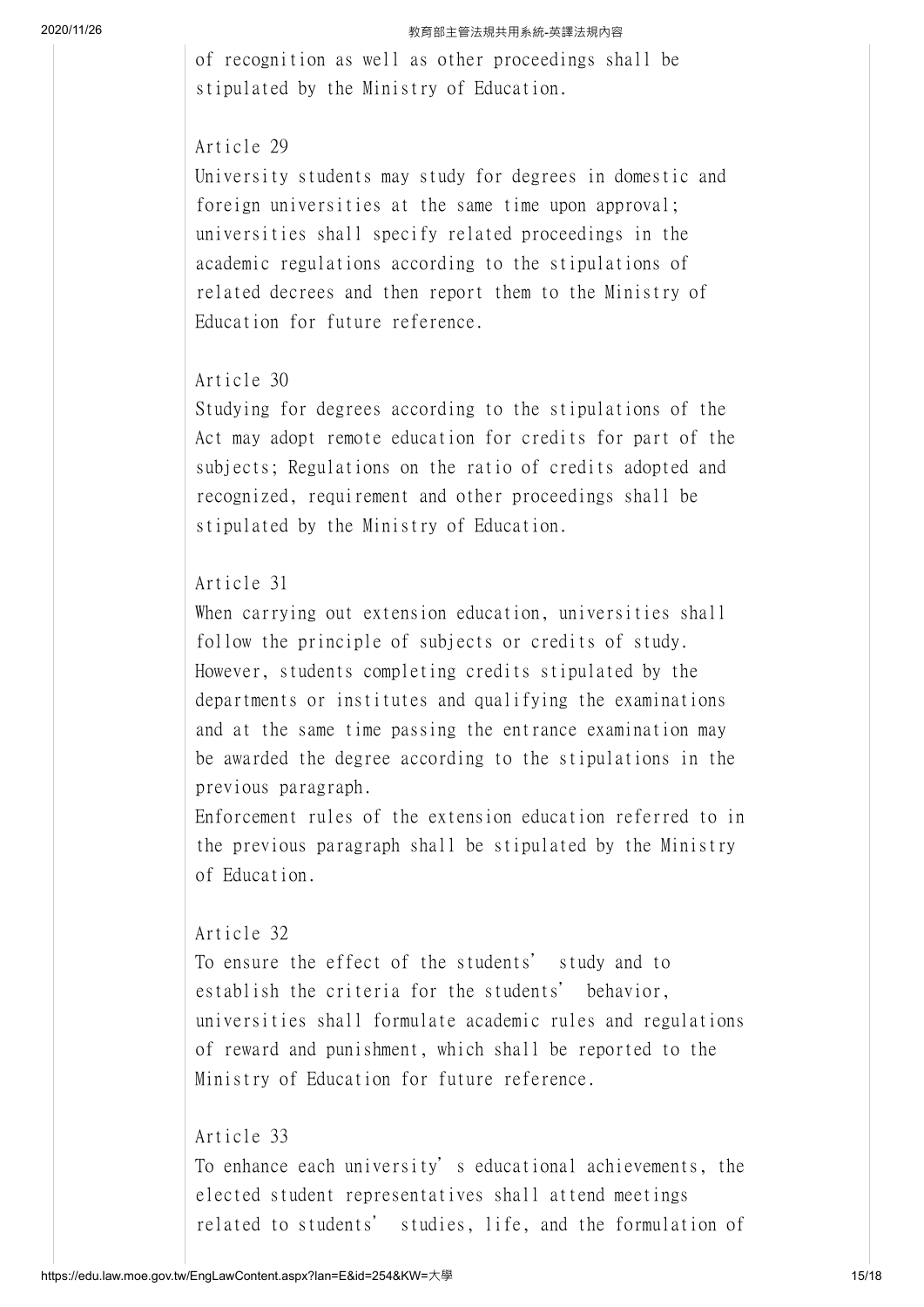regulations governing awards and penalties. Each university shall advise and assist the students to form a student association through elections in which all the students of the university have a vote, and other associated self-governing organizations, to enhance the effectiveness of students' on-campus learning and their ability to act autonomously.

Students are ipso facto members of the student association referred to in the preceding paragraph. The student association may collect membership fees from its members; the university shall collect such membership fees from the students on behalf of the student association if requested to do so.

Universities shall establish a student appeal system to handle cases of an appeal made by any student, or the student association, or any other student self-governing organization against some university disciplinary action, administrative action, or some other university measure or decision, to ensure that the rights and interests of students are protected.

Regulations governing the matters referred to in the previous four paragraphs shall be stipulated in the charter and by-laws of each university.

Article 33-1

When handling cases of the appeals referred to in Paragraph 4 of the preceding article, universities shall act in accord with the principles of objectivity, fairness, and professionalism, and provide the appellant sufficient opportunity to make a statement and put forward their case. The university shall inform in writing or through some other appropriate means the appellant of the decision made after a review of their appeal, and of the remedy procedures available if the appellant is not satisfied with the decision.

Details of the student appeal system shall be set out in the Student Handbook and be widely publicized. Article 33-2

If the appellant referred to in the preceding article has lodged an appeal with the university regarding a matter it designates administrative disciplinary action and is not satisfied with the university's decision regarding their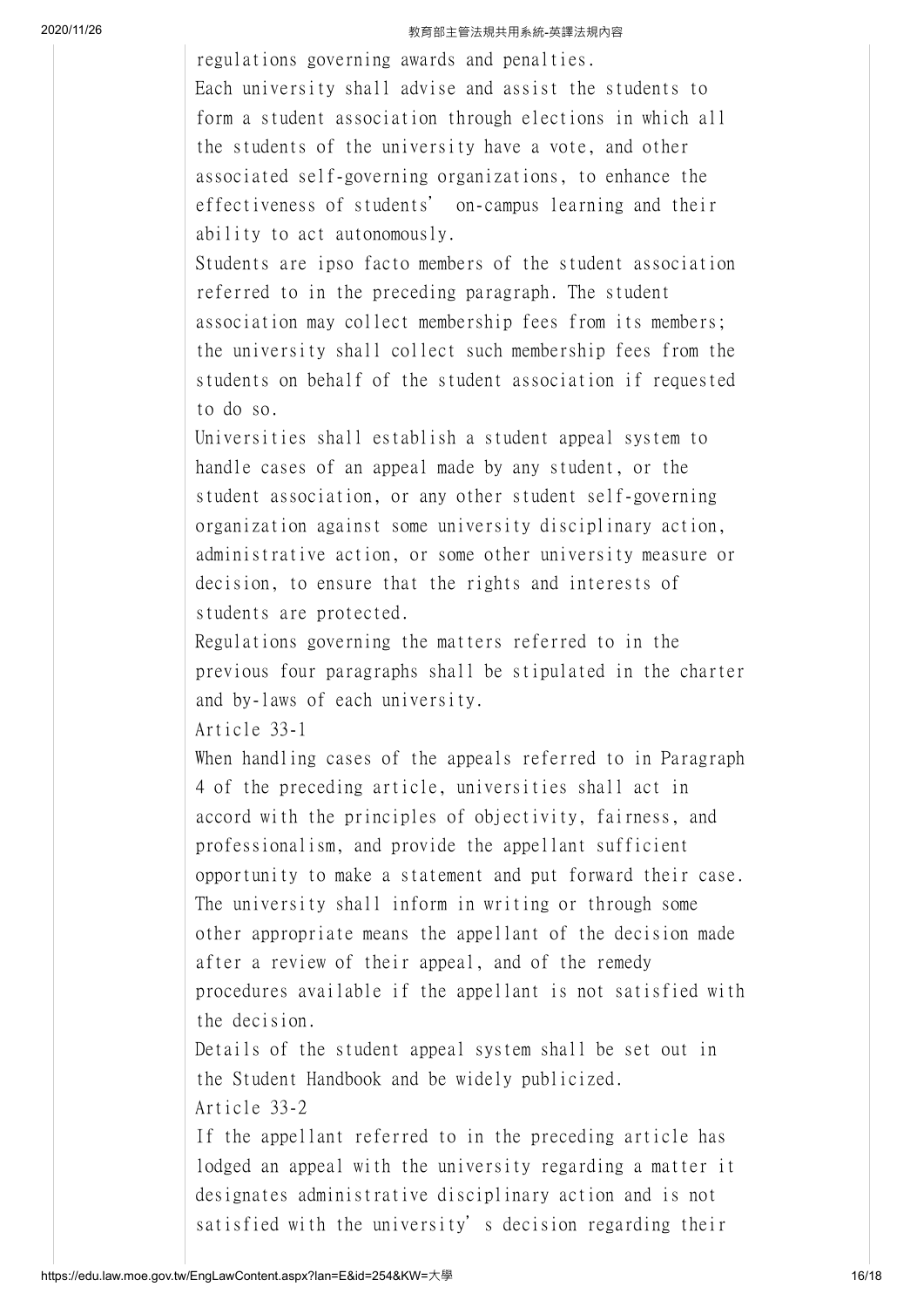appeal, the person may initiate any further appeal proceedings available under the law. If the appellant has lodged an appeal with the university regarding disciplinary action not included in the administrative disciplinary action category, or some other university measure or decision, and is not satisfied with the university's decision regarding their appeal, depending on the particular nature of what is being appealed against, the person may initiate the proceedings available under the law to seek a remedy. Article 34

Universities shall pay group insurance for students; Regulations on the coverage, amount, term of payment, period, standards of payment, rights and obligations as well as other proceedings shall be stipulated by the universities. Universities shall help the students with insurance claims in a positive manner.

# Article 35

Items, spending purpose and amount of charges collected by University from the students shall not exceed the stipulations of Ministry of Education. To help students study at university, the governments shall transact student loan; the loan items should cover the related expense of tuitions, fees, practice, books, accommodation, living, student group insurance and oversea study etc.; the regulations on student loan conditions, quantum, rights and obligations as well as other proceedings shall be stipulated by Ministry of Education.

Chapter 6 Supplementary Provisions

# Article 36

Universities shall formulate the organizational procedure according to the Act and then report it to the Ministry of Education for approval before implementation.

## Article 37

Contents in Article 25, Article 26 and Article 37 of the Statute for Appointment of Educational Personnel in conflict with the Act shall no longer be applicable.